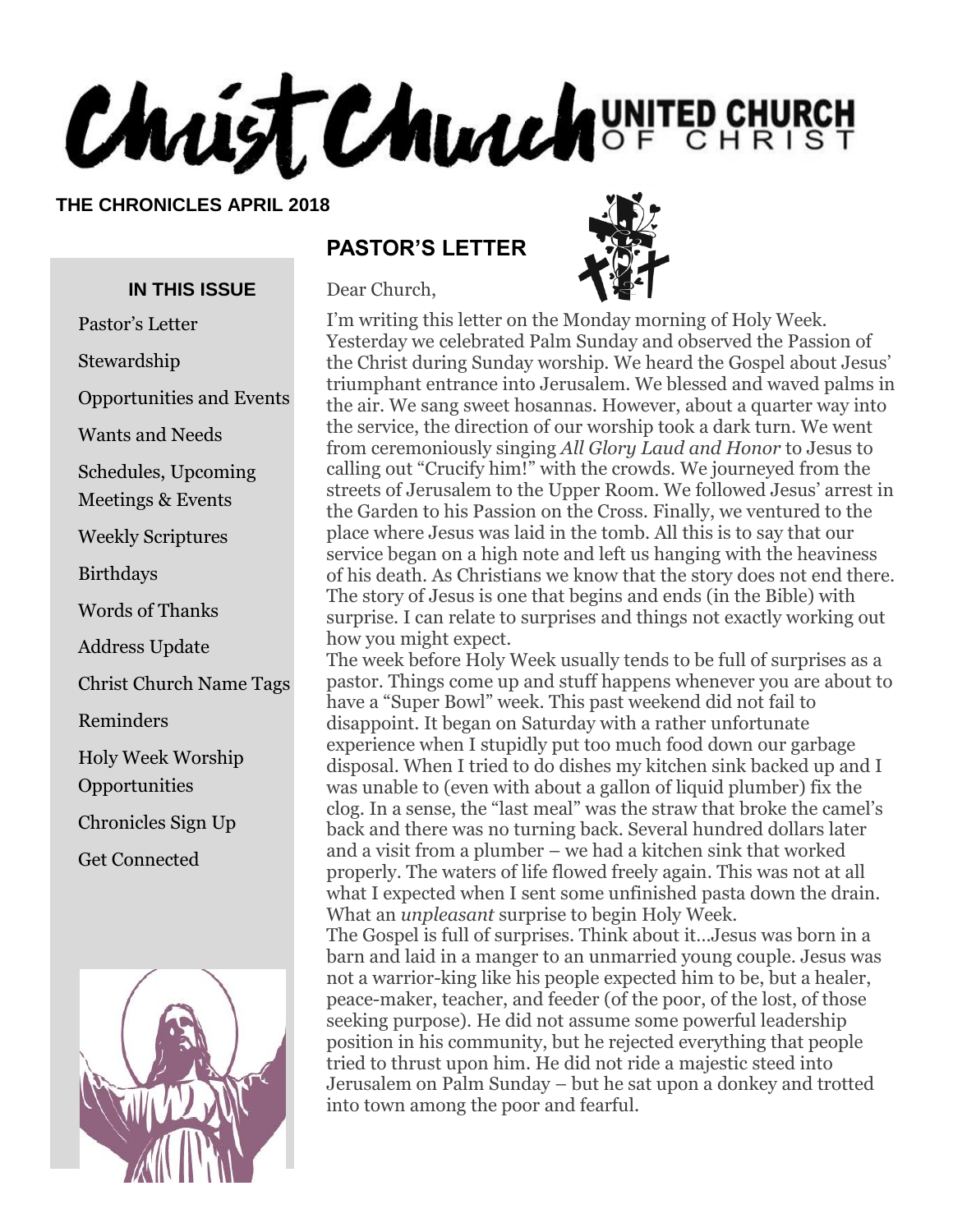The story of the Passion is surprising of course, because the Son of God is rejected by the people whom God fell in love with as God's own family. Jesus' own disciples betray and reject him. It seems for a moment as if God has even forgotten Jesus. When he breathes his last breath, dies, and is laid in the tomb, it seems the story is over. What more could there possibly be? Easter is the ultimate surprise of the Gospel. That Jesus in his death and resurrection would *kill* death itself is the surprise of all surprises. Things do not work out at all how we would think they would. I suspect this is why God shows up in surprising ways in our lives and in ways we could not possibly imagine. It is my prayer for you and your families that you have a meaningful and joy-filled Easter. Some of you have had really terrible years since last Easter. You may have lost a friend or family member. Maybe you experienced some other kind of loss (illness, finances, work, or independence). There are all sorts of things that we cannot possibly expect to happen that end up happening throughout our lives. Each year is surprising in its' own wonderful and terrible ways. However, as Christians we can be reminded that the story of God's Son is full of surprises and it does not end with Jesus laid down in the tomb. It ends with the stone being rolled away on Easter morning, with life bursting out of death, and new hope. May you have a blessed Easter! Christ is risen! With joy,

Pastor Dan

# **STEWARDSHIP**

DEFINITION: Stewardship

1. the position and duties of a [steward,](http://www.dictionary.com/browse/steward) a person who acts as the surrogate of another or others, especially by managing the property, financial affairs, an estate, etc. 2. the responsible overseeing and protection of something considered worth caring for and preserving

When applied to our Christian faith, stewardship means the managing of all gifts that have been given to us by God the Creator. We are entrusted with the responsibility to wisely manage the owner's property, along with the implied accountability of how well it is managed. Herein lies the fundamental principle of biblical stewardship – the fundamental principle of all Christianity, in fact: We own nothing. God owns everything; we are simply managers. Will it be MY WILL or THY WILL? Our answer to this question will determine how we manage the time, abilities, money, truth and relationships God has placed under our care.

(Parts taken from [https://bible.org/seriespage/32-stewardship\)](https://bible.org/seriespage/32-stewardship) The Stewardship Committee

# **OPPORTUNITY: ONLINE GIVING**

Online giving is now a possibility! If you're in the pew and you'd like to give something other than cash or a check, you are encouraged to use your phone to visit



[www.christchurchbayview.org](http://www.christchurchbayview.org/) and tap the [donate](https://www.paypal.com/cgi-bin/webscr?cmd=_s-xclick&hosted_button_id=D7W2VTZZBHZNU) button at the bottom. You can pay with an existing PayPal account or with any credit card. It's easy and it saves your information for the next time you visit! Wondering what one of these weird scanny codes in the bulletin is? Give them a scan with a QR reader app on your phone and it will bring up the donation page! Want more information about online giving? See

[Pastor Dan](mailto:dan_stark@att.net) or contact the church office at 414-481-3530. **Please only donate with a credit card using a Pay Pal account so the church doesn't incur costly fees**.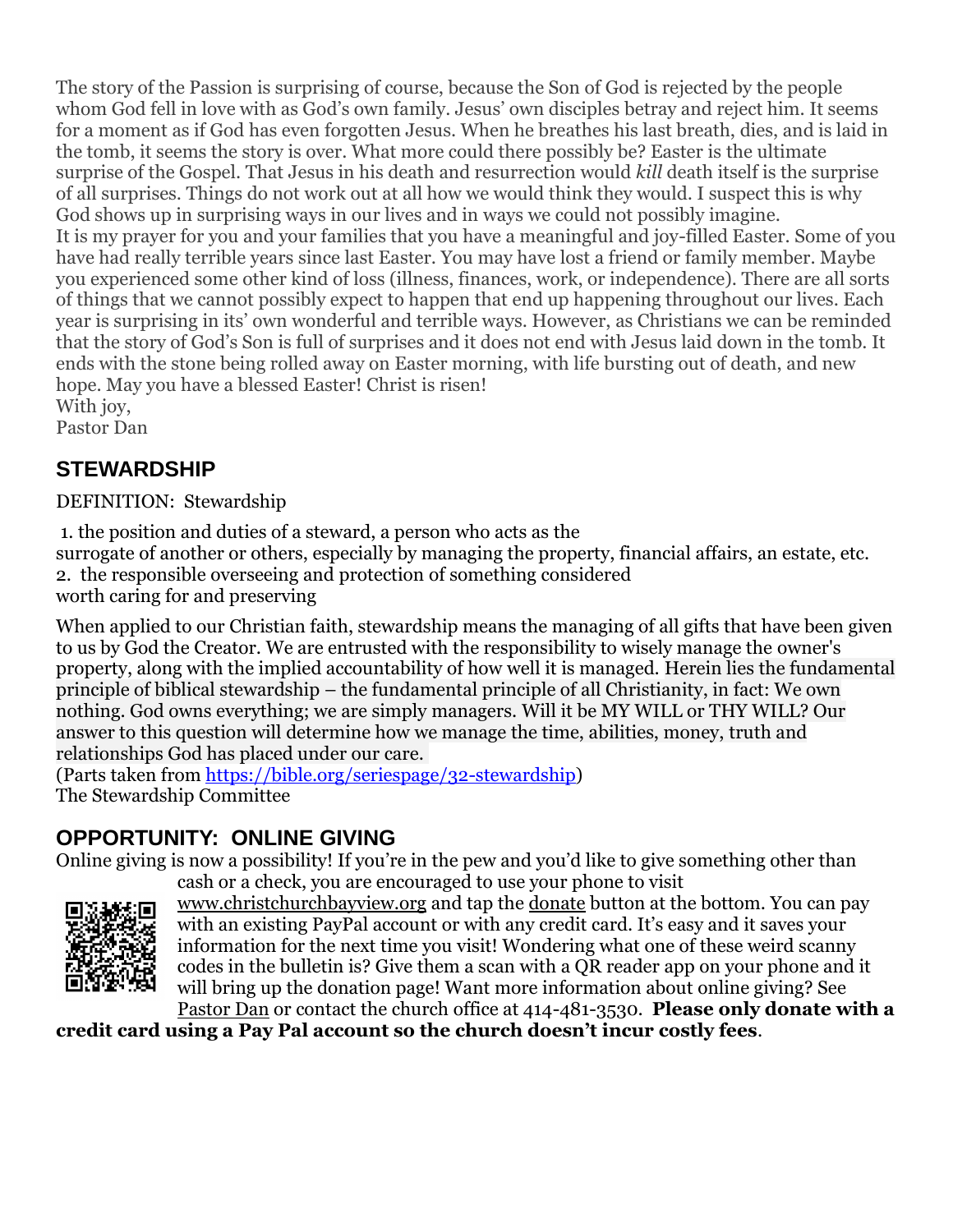# **OPPORTUNITY: A WEEKLY NEWSLETTER IS HERE**

Have you ever showed up to church on Sunday and forgot about something happening that weekend? Maybe it was a special offering, donation, or event. Have you ever forgot that you signed up for something? We've all been there. Beginning in late September a weekly e-newsletter went out on Fridays via email to remind you about what's going on at church. You can also see who's signed up to read, greet, usher, or if there's a need for volunteers. If you're interested in receiving the *Christ Church Weekly*, contact the [Church Administrator](mailto:christ-church@att.net) [\(christ-church@att.net\)](mailto:christ-church@att.net) to be added to the list (414-481-3530). Sign up sheets are also available at the information areas at the church entrances, then just drop it in the collection plate. It's that simple.

# **EASTER BREAKFAST SUNDAY APRIL 1ST 7:45AM-9:00AM**

This years menu is: Idaho potato skin filled with fluffy scrambled eggs and topped with a velvety smooth Wisconsin cheese sauce, served with savory sausage patties, a freshly baked cinnamon roll, a fresh fruit garnish and choice of beverage.



**Ticket prices are: Adults: \$6.00 Children: ages 3-12 \$4.00 ages 2 and under Free.** Tickets can be purchased in advance or at the door.

We thank Mike Mantie and Patti Roginski for preparing and donating the food for the Easter breakfast, Mary Ann Mowery for organizing the volunteers and all those who will be working to make the breakfast a success! It wouldn't happen without you!

# **OPPORTUNITY: ADULT ED "REVISITING MY CONFIRMATION"**

On Sunday mornings April 8 thru May 6 we will briefly return to those (dreaded???) Saturday mornings long ago when we memorized questions and answers to the Evangelical Catechism as young confirmands. The Adult Christian Ed group will explore the meanings to some of the fundamental questions found in the catechism regarding God, Bible, Creed, Law of God, and sacraments. Has our understanding of the memorized answers changed over time? Do we still even believe what became a rote response to some of the most interesting theological questions of all time? Please join us on Sunday Mornings beginning at 8:30 AM in the parlor for some lively discussions concerning our deeply held faith and beliefs. Please see Jim Wick if you have any questions.

# **OPPORTUNITY: ALL CHRIST CHURCH BOOK CLUB**

Reminding all members of Christ Church and family and friends to join us for our next meeting of the Christ Church book club. We will be meeting Sunday April 8th after church to discuss "The Hiding Place " by Corrie Ten Boom. This book is a nonfiction autobiography of her life in the Netherlands particularly during the second world war. It details the story of how her strong faith lead her and her family to help friends hide from the Nazis. Books are available either at the library, Half Price Book or also online through Amazon. We hope you join us for fellowship and discussion of this great book.

If you have any questions feel free to contact Carol Borchardt, Carol Dohoney, Debbie Hansen or Mary Ann Mowery

# **OPPORTUNITY: CROCHETERS (AND KNITTERS TOO!)**

Crochet/ knitters, we are extending the deadline for the granny squares from April 1 to Memorial Day. Also, after you have completed the 7 inch square there is to be 2 rounds of single crochet around each square. Hopefully you have saved enough yarn to complete this task. If you cannot crochet, not a problem, just let Ken or Jill know. Let us know how many you have made so far.

Please see Ken Klockow or Jill Unglaub for information.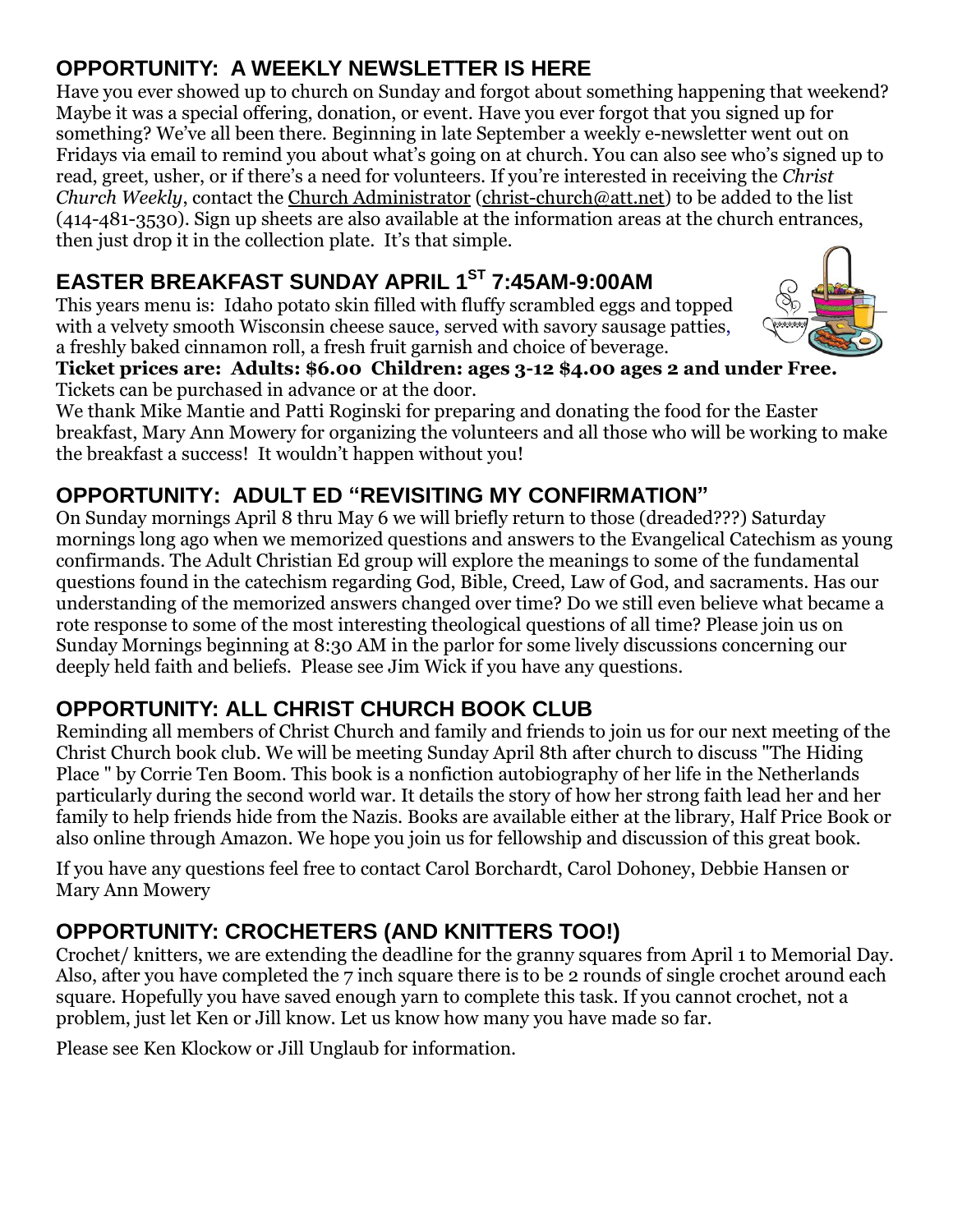### **OPPORTUNITY: EARN POINTS THAT TURN INTO \$\$\$ FOR CHRIST CHURCH AT GFS (GORDON FOOD SERVICE)**

Christ Church now has an account with GFS. GFS is similar to Restaurant Depot where they sell bulk foods and food related supplies and offer points when you make a purchase. Here's how you can help: \*Shop at any of these these locations: 6919 S  $27<sup>th</sup>$  St., Franklin, 2064 Miller Park Way, Milwaukee, 1025 S. Green Bay Road, Racine

\*When checking out ask that the points from your purchase go to Christ Churches account. (The cashier will look up our account and credit Christ Church with the points)

\*If you're making a purchase for a Christ Church event contact Debbie in the church office for our member card and any cash on the account can be used towards your purchase.

# **NEED: BAY VIEW COMMUNITY CENTER COLLECTION SUNDAY APRIL 1ST**

Canned proteins such as: Tuna, Ham, Spam. Canned fruits and vegetables.

# **NEED: DIVINE INTERVENTION & LARRY UNDER THE BRIDGE**

Most urgent needs are: Paper Towel, Napkins, Regular Coffee, Creamer, Sugar, and Bread. Donations can be dropped off in the chapel, the fellowship hall (table next to stage) or brought to Tippecanoe Church at 125 W. Saveland at the 1st street door with the awning. Thanks!

# **SCHEDULE FOR UPCOMING MEETINGS & EVENTS**

- April: The roof project will begin after Easter when the weather breaks
- April 1: HAPPY EASTER!! BVCC Food Drive, Easter Breakfast 7:45am-9:00am, Choir 8:15am, Worship,
	- Confirmation 9:30am, **No** Coffee Hour, BVCC Food Pantry collection
- April 2-3: Church Office Closed
- April 4: Staff Meeting 10:30am, Praise Team 7:00pm
- April 5: Weekly Announcement submissions by 10:00am
- April 5-7: Pastor Dan in Minnesota for Internment
- April 8: Adult Ed. 8:30am, Worship, Confirmation & Sunday School 9:30am, Coffee Hour 10:30am, Book Club Meeting 10:45am, Confirmation Class 11:00am
- April 9: Property Meeting 7:00pm
- April 11: Quilters 10:00am, Praise Team7:00pm, Endowment Meeting 7:00pm
- April 12: Weekly announcement submissions by 10:00am
- April 14: Crochet Class 10:00am
- April 15: Praise Team 8:15am, Adult Ed. 8:30am, Chapel Communion 9:00am, Worship, Confirmation & Sunday School 9:30am, Coffee Hour 10:30am, No Confirmation Class
- April 15-21: Pastor Dan to UCC Chaplain Military Endorsement in Cleveland Ohio(following worship) & UCC Conference Annual Meeting in Plymouth
- April 17: Council Meeting 6:30pm
- April 19: Weekly announcement submissions by 10:00am
- April 20: Chronicles Newsletter submissions by 10:00am
- April 21: UCC Conference Annual Meeting in Plymouth, WI
- April 22: Adult Ed. 8:30am, Worship, Confirmation, Sunday School 9:30am, Coffee Hour 10:30am, Defibrillator Review 11:00am (Pine Room) & Confirmation Class
- April 22-28: Pastor to Military Duty in Brainard, MN. (following worship)
- April 25: Quilters 10:00am
- April 26: Weekly announcement submission by 10:00am, Choir 7pm
- April 28: Crochet Class 10:00am
- April 29: Adult Ed. 8:30am, Worship, Confirmation, Sunday School 9:30am, Coffee Hour 10:30am, Confirmation Class 11:00am

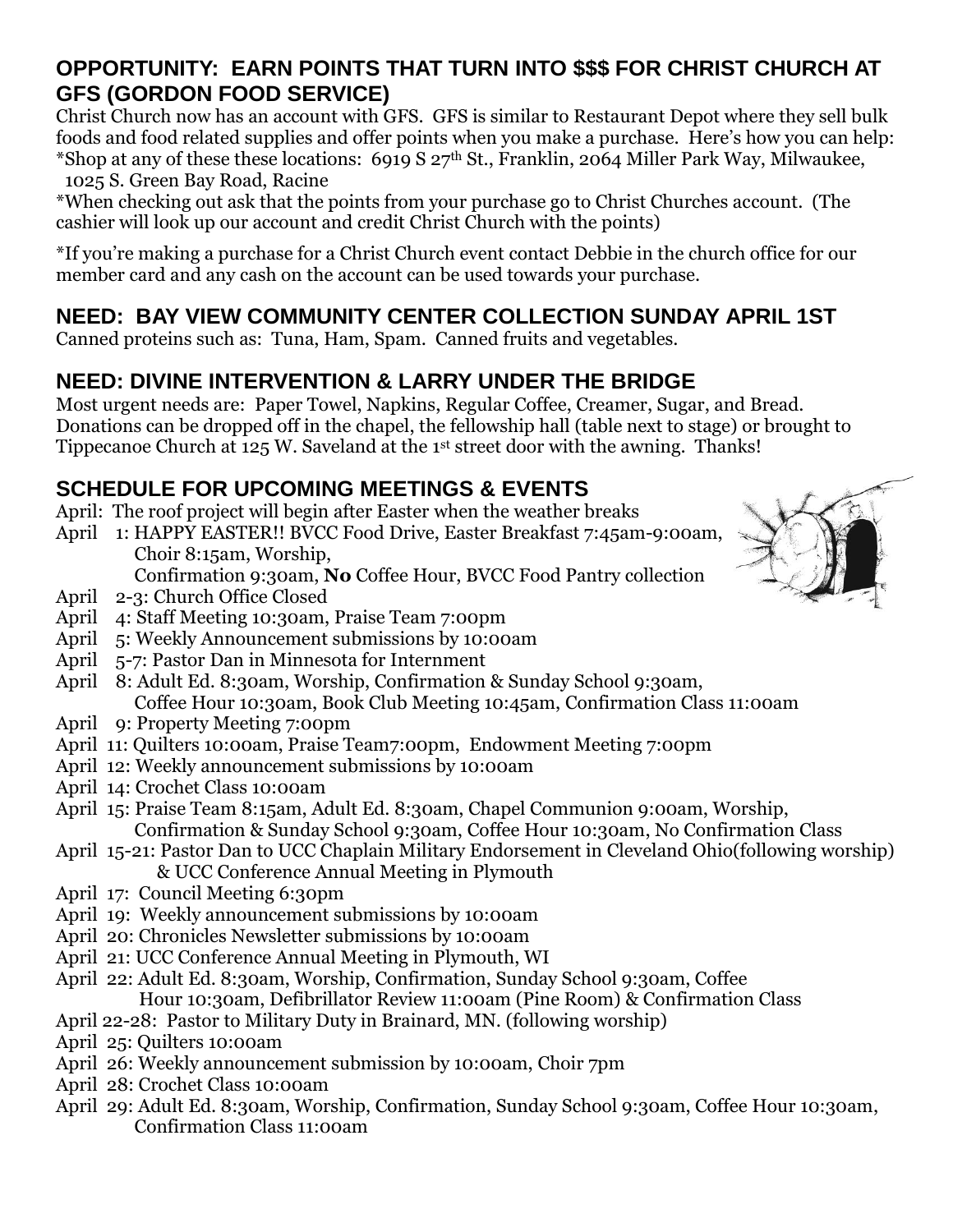### **SAVE THE DATE**

May 6: Marion Consort Concert 4:00pm

#### **COFFEE HOUR SCHEDULE**

| 4/8<br>4/15<br>4/29<br>4/22<br>4/1<br>The Behling's<br>Volunteer Needed<br><b>Easter Breakfast</b><br>The Gaeth's<br>Volunteer Needed |
|---------------------------------------------------------------------------------------------------------------------------------------|
|---------------------------------------------------------------------------------------------------------------------------------------|

#### **LENOX STREET PARKING HELPER SCHEDULE**

| 4/1          | 4/8                 | 4/15        | 4/22         | 4/29         |
|--------------|---------------------|-------------|--------------|--------------|
| Bill & Carol | Don                 | Tom & Carol | Bill & Carol | Dave & Nancy |
| Borchardt    | Antoniewicz Dohoney |             | Borchardt    | Wareham      |

#### **GREETER SCHEDULE**

| Oklahoma<br><b>Street</b> | 4/1<br>The Vail<br>Family  | 4/8<br>David & Candice<br>Alswager | 4/15<br>Leone Krueger                   | 4/22<br>Fritz & Maggie<br>Jorgenson         | 4/29<br>David & Maria<br>Porn     |
|---------------------------|----------------------------|------------------------------------|-----------------------------------------|---------------------------------------------|-----------------------------------|
| Lenox<br><b>Street</b>    | 4/1<br>The Boyle<br>Family | 4/8<br>Debbie Wells                | 4/15<br>Betty & Glenn<br><b>Budzien</b> | 4/22<br>Joyce Neumann<br>& Doris Piacentine | 4/29<br>Dean & Mary Ann<br>Mowery |

#### **USHER SCHEDULE**

| 4/1            | 4/8                    | 4/15               | 4/22          | 4/29                   |
|----------------|------------------------|--------------------|---------------|------------------------|
| Joan Amich     | Brad Boyle             | Mary Ann Mowery    | Ben Clark     | Debbie Behling         |
| Judy Savage    | Cheri Boyle            | <b>Fred Passow</b> | Chelsea Clark | Tom Dohoney            |
| Chris Urbaniak | Julene Flanagan        | Danette Volz       | Debbie Hansen | Carol Dohoney          |
| Amber Urbaniak | <b>Chuck Terlinden</b> | Renolle Volz       | David Porn    | <b>Chuck Terlinden</b> |
|                |                        |                    |               |                        |

#### **PRAISE TEAM SCHEDULE**

| <b>Rehearsals</b>                                   | 4/4                 | 4/11                     | 5/9           | 5/16     |
|-----------------------------------------------------|---------------------|--------------------------|---------------|----------|
|                                                     | $7 - 8:30$ pm       | $7 - 8:30$ pm            | $7 - 8:30$ pm | 7-8:30pm |
| <b>Sunday</b><br>Rehearsal<br>and<br><b>Service</b> | 4/15<br>8:15-9:15am | 5/20<br>$8:15 - 9:15$ am |               |          |

#### **CHOIR SCHEDULE**

| <b>Rehearsals</b>                         | 4/26                 | 5/3                  | 5/24                 | 5/31          |
|-------------------------------------------|----------------------|----------------------|----------------------|---------------|
|                                           | 7-8:30pm             | 7-8:30pm             | $7 - 8:30$ pm        | $7 - 8:30$ pm |
| <b>Sunday</b><br>Rehearsal<br>and Service | 4/1<br>$8:15-9:15am$ | 5/6<br>$8:15-9:15am$ | 6/3<br>$8:15-9:15am$ |               |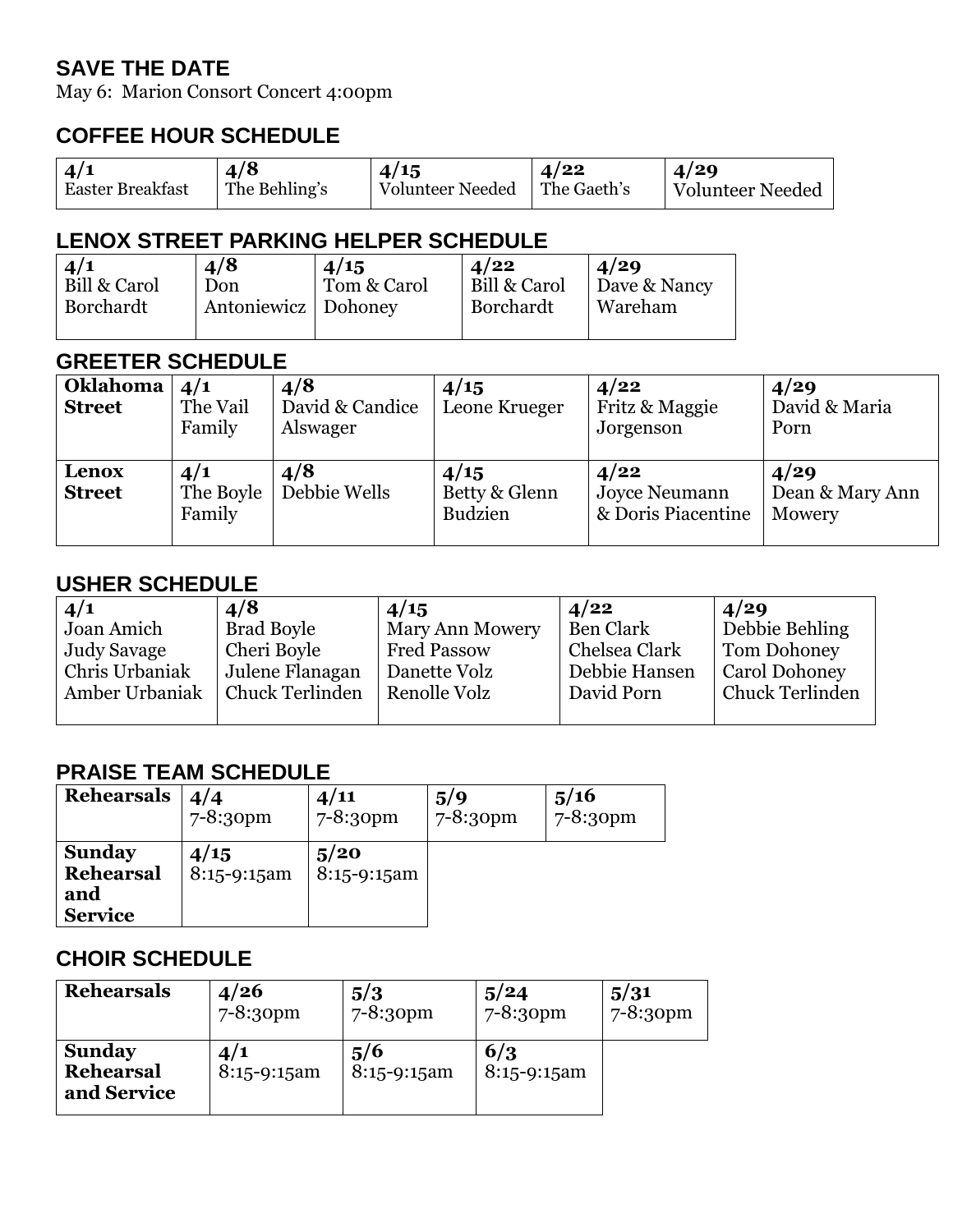# **LITURGIST SCHEDULE**

| 4/1          | 4/8           | 4/15         | 4/22 | $\frac{4}{29}$                |
|--------------|---------------|--------------|------|-------------------------------|
| Randene Wick | Dean Kothrade | Jill Unglaub |      | Randene Wick   Bill Borchardt |
|              |               |              |      |                               |

#### **WEEKLY SCRIPTURES**

| 4/1<br>TR 2<br>He is Risen | Acts 10:34-43 or<br>Isaiah $25:6-9$ | Psalm 118:1-2,<br>$14 - 24$ | 1 Corinthians 15:1-11<br>or Acts 10:34-43 | John 20:1-18 or<br>Mark 16:1-8 |
|----------------------------|-------------------------------------|-----------------------------|-------------------------------------------|--------------------------------|
| 4/8                        | Acts $4:32-35$                      | Psalm $133$                 | 1 John 1:1-2:2                            | John 20:19-31                  |
| 4/15                       | Acts $3:12-19$                      | Psalm 4                     | 1 John 3:1-7                              | Luke 24:36b-48                 |
| 4/22                       | Acts $4:5-12$                       | Psalm $23$                  | 1 John 3:16-24                            | John 10:11-18                  |
| 4/29                       | Acts 8:26-40                        | Psalm 22:25-31              | 1John 4:7-210                             | John 15:1-8                    |

#### **BIRTHDAYS**



Happy birthday to all these wonderful folks!

#### **APRIL 1**

| Michael Miksic           |
|--------------------------|
| David Porn               |
| <b>APRIL 2</b>           |
| Selena Mayeshiba         |
| <b>APRIL 3</b>           |
| Rebekah Freitag          |
| <b>APRIL 7</b>           |
| Chris Whiting            |
| APRIL <sub>8</sub>       |
| Denise Broberg           |
| <b>Taylor Gilgenbach</b> |
|                          |

**MARCH 10** Eloise Enright Ken Pisarek Ryanne Strausbaugh **APRIL 15** Devon Jorgenson **APRIL 22** Loretta Senderhauf **APRIL 24** Kyle Stouff

**APRIL 25** Sue Steinhauer **APRIL 27** Dean Kothrade Isavella Wick Moreira **APRIL 29** Eric Bingheim Jedd Spidell **APRIL 30** Corrinne Valleskey

#### **THANKS:**

With gratitude we accept a donation from Kathleen Schroeder in memory of her mother, Ann Schroeder's March 3rd Birthday.

A thank you was received from Linda Nieft of the Bay View Community Center. She states, "The number of new families is up by double digits in January and February. Thank you so much for caring about others".

With appreciation we accept a memorial for Dan Crasses mom Lucille Crass, from Fritz & Maggie Jorgenson for the Roof Fund.

With appreciation we accept a donation given in memory of Lawrence N. Poth from Carol A. Forde to our Church School.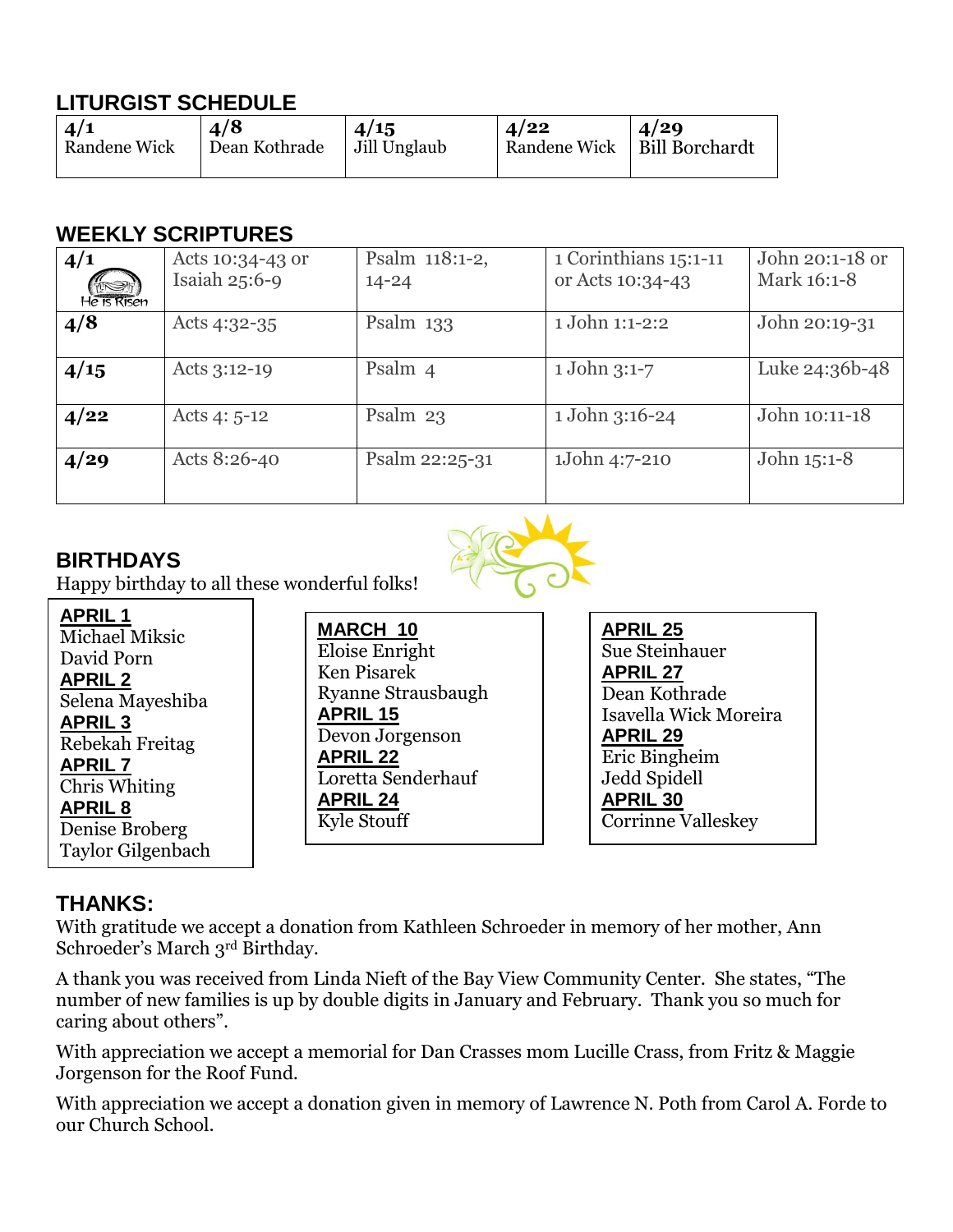### **ADDRESS UPDATE:**

Ruth Buengers address is still: S77W12929 McShane Drive Muskego, WI 53150. **Please do not use an apartment or room # anymore.**

**CHRIST CHURCH MEMBER NAME TAGS:** If you haven't received a name tag or lost yours please contact the church office and one will be made for you and placed on the name tag rack near the gallery (in alphabetical order). Thank You, Debbie Behling, Office Administrator

#### **REMINDER:**

Lost and Found: Located in the church office on the front counter. Currently there are some gloves, a scarf, sweater and small fabric purse. Please come and check it out if you've misplaced something.



# **CHRIST CHURCH SHUT IN'S**

We send out our prayers and thoughts with all who are homebound. Please contact the church office to receive the updated list for sending cards and making phone calls.

On behalf of the Christ Church congregation Easter baskets were delivered and/or Easter gifts were mailed to our shut in's. Thank you to our Sunday School children who made cards and foam decorated Easter eggs and all of you who gave donations towards these gifts.

Any leftover funds will be put towards our next mailing which will be during summer.

The Social Concerns Committee: Debbie Behling (Chair), Debbie Hansen, Sandy Miksic, Mary Ann Mowery, and Sara Rogers (Council liason).

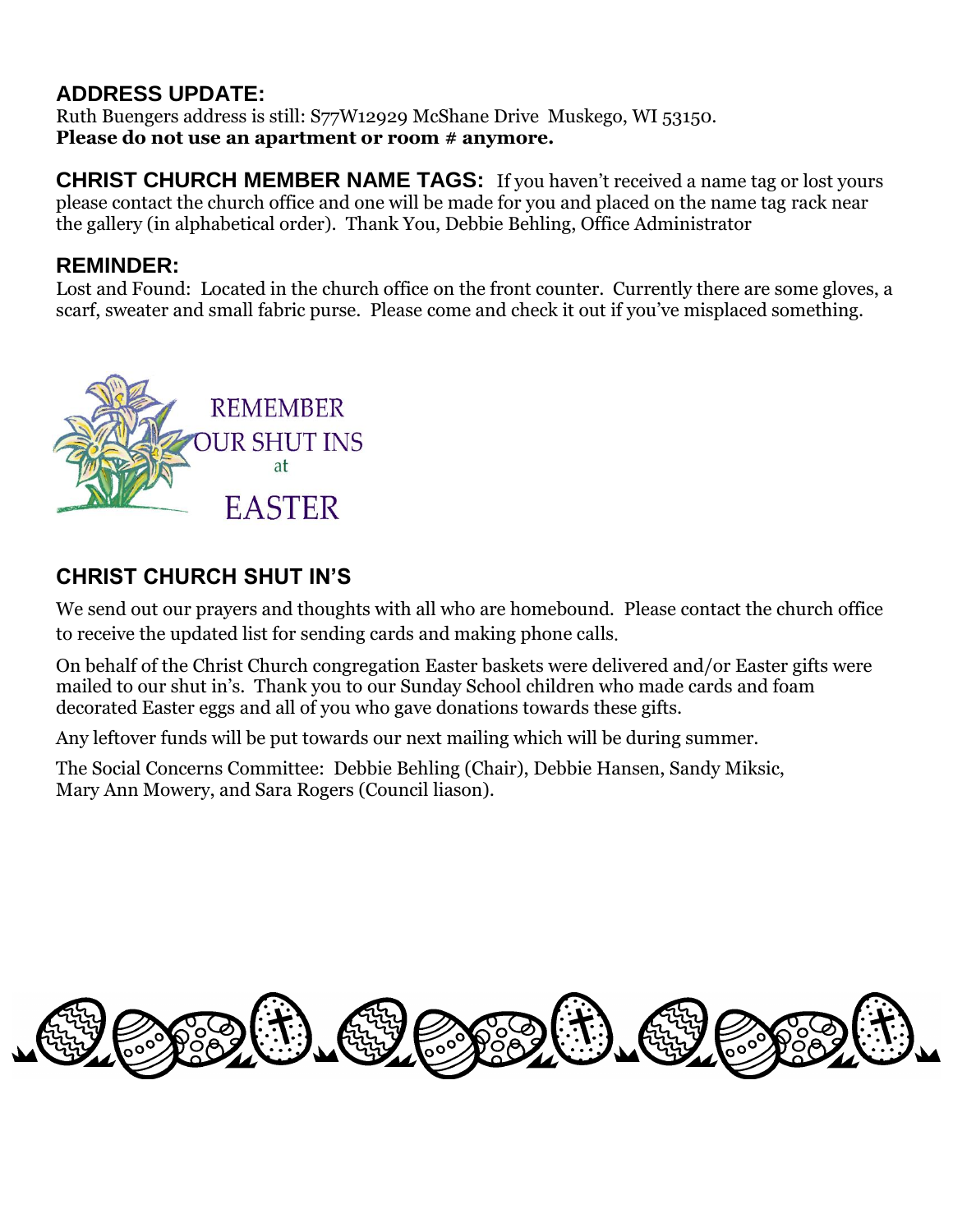

#### **HOLY WEEK WORSHIP OPPORTUNITIES IN THE GREATER COMMUNITY OF MILWAUKEE**

#### **Bay View United Methodist Church**

*2772 S Kinnickinnic Ave, Milwaukee, WI 53207 (414) 744-4036*

**March 25** - Palms to Passion Sunday worship led by Praise Band at 8:15am and 10:45am **March 29** - Maundy Thursday worship with Holy Communion and including Wesleyan Bells at 7:00pm

March 30 - Good Friday Tenebrae Drama including Faith Singers at 7:00pm April 1 - Easter Sunday Sunrise Service with Holy Communion at South Shore private home 6:30am (call the church office for details if interested in attending) Easter Sunday at the Church offer identical services at 9:00am and 10:45am with Holy Communion and led by ALL music ministries

#### **Christ Church United Church of Christ**

*915 East Oklahoma Ave, Milwaukee, WI 53404 (414)-481-3530*

**March 25** – Palm/Passion Sunday worship at 9:30am

**March 29** – Maundy Thursday Communion service at 7:00pm

**March 30** – Good Friday Tenebrae service ("I Was There") at 7:00pm

**April 1** – Easter Sunday breakfast at 7:45-9:00am, Easter Sunday worship at 9:30am ("Death is the Enemy")

#### **Milwaukee Metropolitan Community Church**

*1239 W Mineral St, Milwaukee, WI 53204 (414) 383-1100)*

**March 25** – Palm Sunday Worship at 11:00am. Sermon series "a Journey of Stones" (Crying Stones)

**March 29** – Maundy Thursday Communion and Foot Washing service at 7:00pm Sermon series "a Journey of Stones" (Stones to Bread) Join us as we share worship with our sisters and brothers from Underwood Memorial Baptist Church

**March 30** – Good Friday Service at 7:00pm. Sermon Series "a Journey of Stones" (The Final Stone)

**April 1** – Easter Sunday Worship at 11:00am. Sermon Series "a Journey of Stones" (He's Alive … Really … No Foolin!)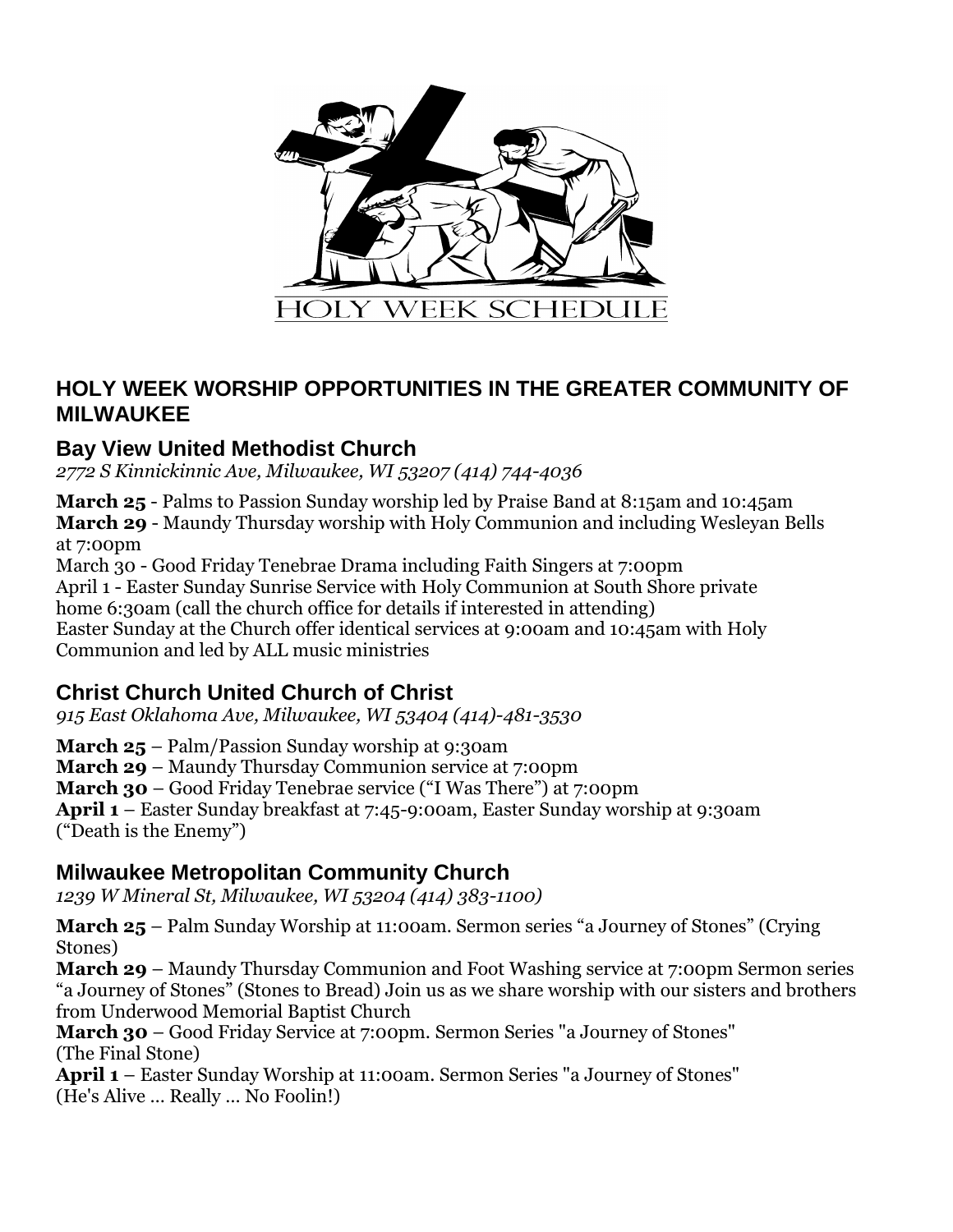#### **St. Luke's Episcopal Church**

*3200 S Herman St, Milwaukee, WI 53207 (414) 744-3736*

**March 29** - Maundy Thursday Eucharist and Foot Washing at 7:00pm **March 30** –Noon-3pm church open for Prayer and Veneration of Cross and Good Friday Service at 7:00pm **April 1** – Easter Sunday service at 9:00am with Eucharist

#### **Tippecanoe Presbyterian Church**

*125 W Saveland Ave, Milwaukee, WI 53207 (414)-481-4680*

**March 25** - Palm Sunday Intergenerational Worship Celebration. Bring a dozen hard boiled eggs for kids of all ages to dye for our Easter Egg Hunt in the sanctuary on Easter morning. **March 29** - Maundy Thursday (Simple Meal and Worship) at 6pm in the sanctuary. Please bring finger food to share as dinner together. We will end in Tenebrae's Holy Hush… **March 30** - Good/God Friday Ecumenical Worship 6pm **April 1** – Easter Sunday Special Tippe Café – Bring a dish to share at 8:30am, 9:30am Easter Egg hunt, Holy Worship at 10:00am

#### **Prince of Peace Lutheran Church**

*4419 S Howell Ave, Milwaukee, WI 53207 (414) 483-3828)*

**March 25** – Palm Sunday worship at 9:00am, Palm procession and Holy Communion **March 29** – Maundy Thursday service with foot washing at 7:00pm **March 30** – Good Friday Passion service at 7:00pm **April 1** – Easter Sunday worship with Holy Communion at 9:00am

# **Unity Evangelical Lutheran Church**

*1025 E Oklahoma Ave, Milwaukee, WI 53207 (414) 744-6311*

**March 29–** Maundy Thursday service at 7:00pm **March 30** – Good Friday service at 7:00pm **April 1** – Easter Sunday worship at 10:00am

# ALLELUIA!! CHRIST IS RISEN!!